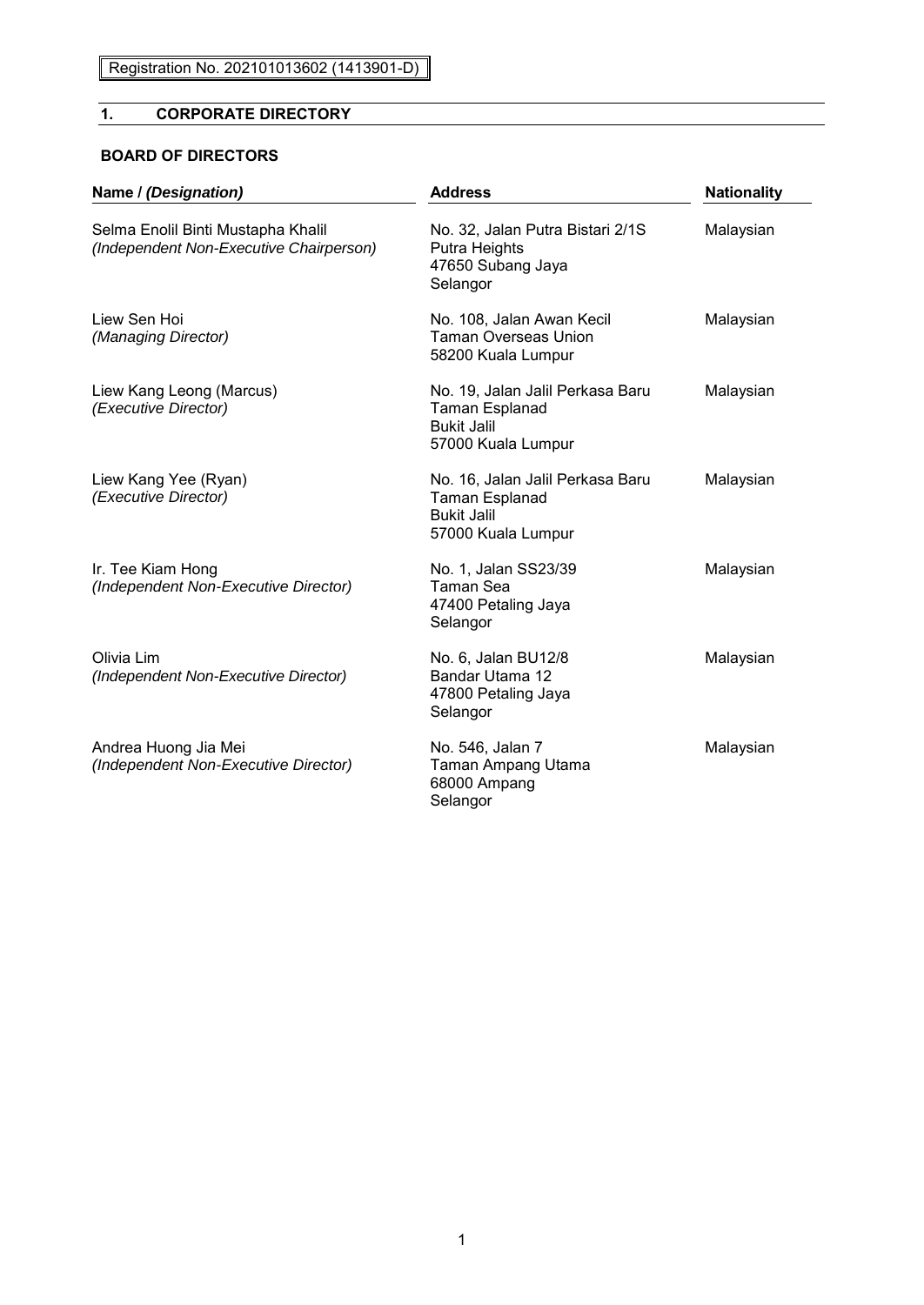### **1. CORPORATE DIRECTORY (Cont'd)**

#### **AUDIT AND RISK MANAGEMENT COMMITTEE**

| Name                 | <b>Designation</b> | <b>Directorship</b>                |
|----------------------|--------------------|------------------------------------|
| Andrea Huong Jia Mei | Chairperson        | Independent Non-Executive Director |
| Ir. Tee Kiam Hong    | Member             | Independent Non-Executive Director |
| Olivia Lim           | Member             | Independent Non-Executive Director |

#### **NOMINATION COMMITTEE**

| <b>Name</b>          | <b>Designation</b> | <b>Directorship</b>                |
|----------------------|--------------------|------------------------------------|
| Olivia Lim           | Chairperson        | Independent Non-Executive Director |
| Ir. Tee Kiam Hong    | Member             | Independent Non-Executive Director |
| Andrea Huong Jia Mei | Member             | Independent Non-Executive Director |

#### **REMUNERATION COMMITTEE**

| <b>Name</b>          | <b>Designation</b> | <b>Directorship</b>                |
|----------------------|--------------------|------------------------------------|
| Ir. Tee Kiam Hong    | Chairman           | Independent Non-Executive Director |
| Olivia Lim           | Member             | Independent Non-Executive Director |
| Andrea Huong Jia Mei | Member             | Independent Non-Executive Director |

(The rest of this page has been intentionally left blank)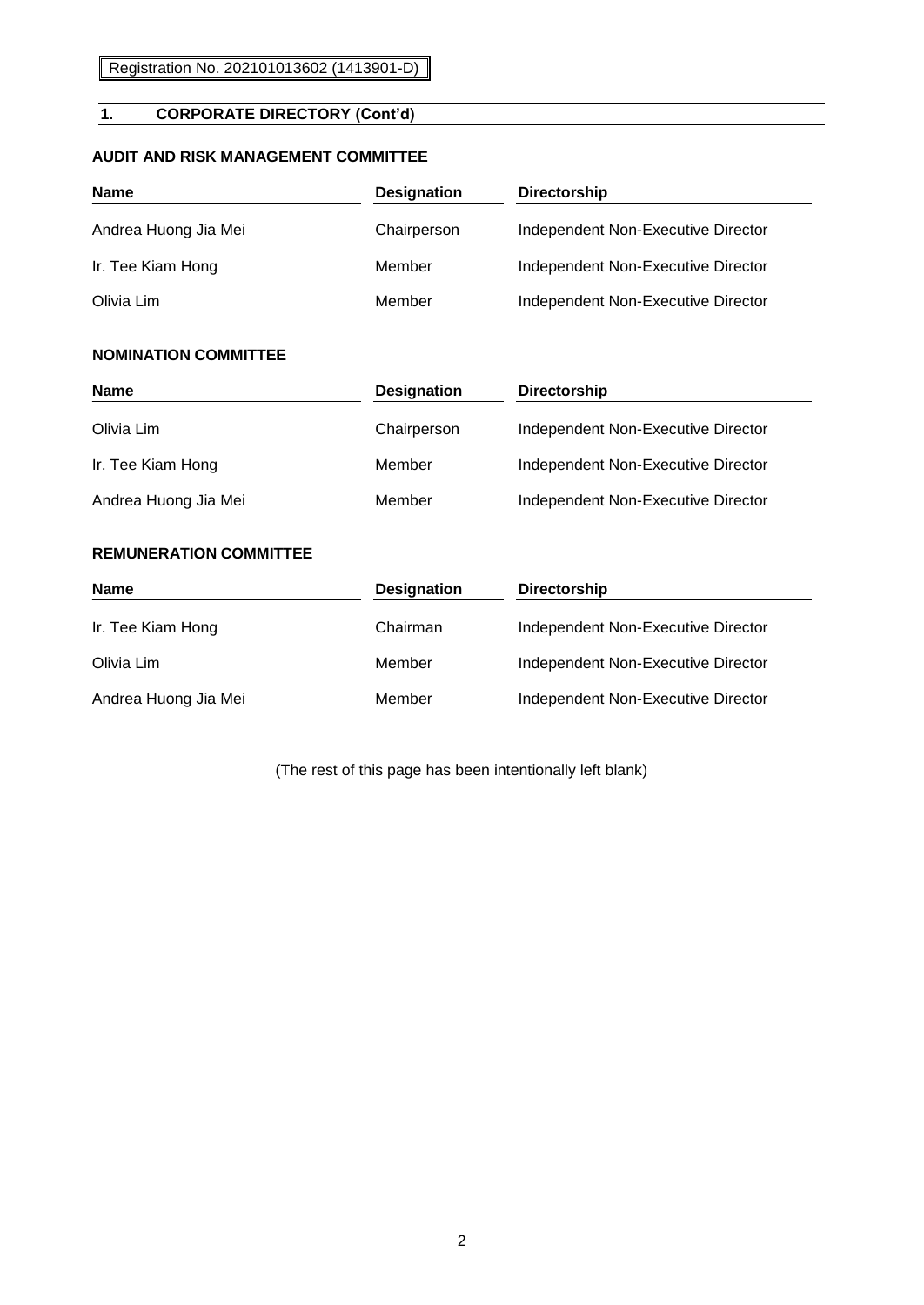| <b>COMPANY SECRETARIES</b> | Yeow Sze Min<br>Unit A-10-02, Block A, Five Stones<br>No. 30, Jalan SS 2/72<br>47300 Petaling Jaya<br>Selangor   |  |                                                                                                                                                                                          |
|----------------------------|------------------------------------------------------------------------------------------------------------------|--|------------------------------------------------------------------------------------------------------------------------------------------------------------------------------------------|
|                            | Telephone No.<br>Professional<br>Qualification                                                                   |  | $(03)$ 2084 9000<br>Malaysian Institute of Chartered Secretaries<br>and Administrators ("MAICSA")<br>(MAICSA Membership No. MAICSA 7065735<br>PRACTITIONER)<br>(SSM PC No. 201908003120) |
|                            | Lim Lih Chau<br>53300 Kuala Lumpur                                                                               |  | Block A-4-5, Prima Setapak Condominium<br>Jalan Prima Setapak, Off Jalan Genting Klang                                                                                                   |
|                            | Telephone No.<br>Professional<br>Qualification                                                                   |  | $(03)$ 2084 9000<br>: Licensed Secretary<br>(Licence No. LS0010105)<br>(SSM PC No. 201908001454)                                                                                         |
| <b>REGISTERED OFFICE</b>   | Level 7, Menara Milenium<br>Jalan Damanlela<br>Pusat Bandar Damansara<br>Damansara Heights<br>50490 Kuala Lumpur |  |                                                                                                                                                                                          |
|                            | Telephone No.<br>Facsimile No.<br>Website<br>Email                                                               |  | $(03)$ 2084 9000<br>$(03)$ 2094 9940 / (03) 2095 0292<br>: http://www.securities-services.com.my/<br>info@sshsb.com.my                                                                   |
| <b>HEAD OFFICE</b>         | No. 9, Jalan Anggerik Mokara 31/55<br>Kota Kemuning, Seksyen 31<br>40460 Shah Alam<br>Selangor                   |  |                                                                                                                                                                                          |
|                            | Telephone No.<br>Facsimile No.<br>Website<br>Email                                                               |  | (03) 5131 1226<br>(03) 5131 3109<br>https://www.uniquefire.com<br>info@uniquefire.com                                                                                                    |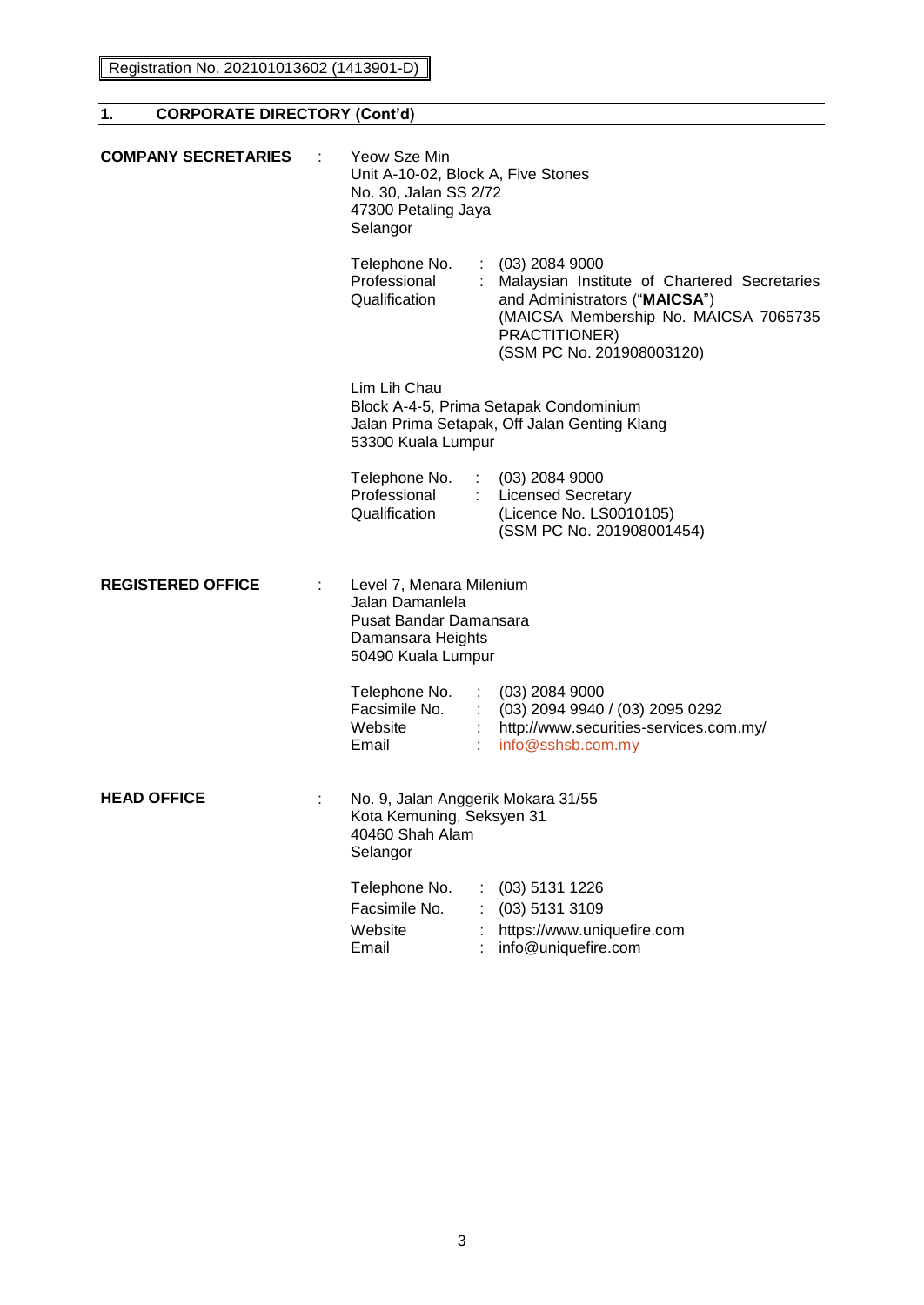Registration No. 202101013602 (1413901)

### **2. CORPORATE DIRECTORY (Cont'd)**

| <b>EXTERNAL AUDITORS</b><br><b>AND REPORTING</b><br><b>ACCOUNTANTS</b>                                |   | Crowe Malaysia PLT<br>(201906000005 (LLP0018817-LCA) & AF 1018)<br>52, Jalan Kota Laksamana 2/15<br>Taman Kota Laksamana<br>Seksyen 2<br>75200 Melaka                                                                                                                                    |
|-------------------------------------------------------------------------------------------------------|---|------------------------------------------------------------------------------------------------------------------------------------------------------------------------------------------------------------------------------------------------------------------------------------------|
|                                                                                                       |   | Telephone No.<br>$(06)$ 2825 995<br>Partner-in-charge: Piong Yew Peng<br>: 03070/06/2023J<br>Approval No.<br>Professional<br>: Fellow of CPA Australia<br>Qualification<br>(Membership No. 1860571); and<br>Member of Malaysian Institute<br>of<br>Accountants<br>(Membership No. 11430) |
| <b>SOLICITORS FOR THE</b><br><b>LISTING</b>                                                           |   | Chooi & Company + Cheang & Ariff<br>CCA @ Bangsar<br>Level 5, Menara BRDB<br>285, Jalan Maarof<br><b>Bukit Bandaraya</b><br>59000 Kuala Lumpur                                                                                                                                           |
|                                                                                                       |   | Telephone No.<br>$(03)$ 2055 3888                                                                                                                                                                                                                                                        |
| <b>PRINCIPAL ADVISER,</b><br><b>SPONSOR, SOLE</b><br><b>UNDERWRITER AND</b><br><b>PLACEMENT AGENT</b> |   | Alliance Investment Bank Berhad<br>(Registration No. 197401004393 (21605-D))<br>Level 3, Menara Multi-Purpose<br>Capital Square<br>8, Jalan Munshi Abdullah<br>50100 Kuala Lumpur                                                                                                        |
|                                                                                                       |   | Telephone No.<br>$(03)$ 2604 3333                                                                                                                                                                                                                                                        |
| <b>SHARE REGISTRAR</b>                                                                                | ÷ | Securities Services (Holdings) Sdn Bhd<br>(Registration No. 197701005827 (36869-T))<br>Level 7, Menara Milenium<br>Jalan Damanlela<br>Pusat Bandar Damansara<br>Damansara Heights<br>50490 Kuala Lumpur                                                                                  |
|                                                                                                       |   | Telephone No.<br>$(03)$ 2084 9000                                                                                                                                                                                                                                                        |
| <b>ISSUING HOUSE</b>                                                                                  | ÷ | Tricor Investor & Issuing House Services Sdn Bhd<br>(Registration No. 197101000970 (11324-H))<br>Unit 32-01, Level 32, Tower A<br>Vertical Business Suite, Avenue 3<br><b>Bangsar South</b><br>No. 8, Jalan Kerinchi<br>59200 Kuala Lumpur                                               |
|                                                                                                       |   |                                                                                                                                                                                                                                                                                          |

Telephone No. : (03) 2783 9299